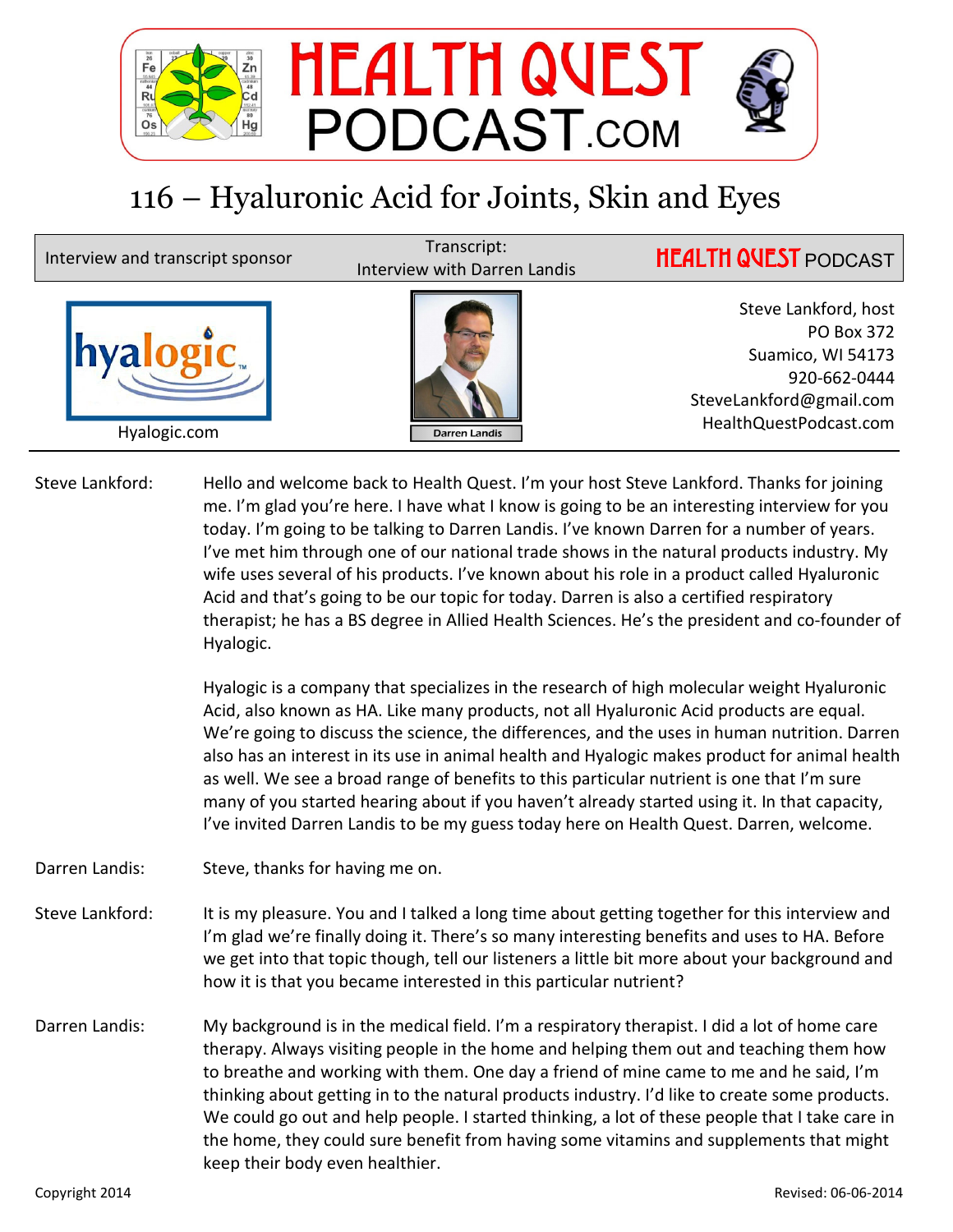We start looking at different products out there. At that time we knew that there seem to be an area that we were looking at for the joint health side of things. We were thinking, if we could find something that would help a lot of these people with their joints because it seemed like every time I'd go to their homes, their joints were not feeling very good and they were slow to get up and they were using walkers and canes and things like that. We start thinking of ways that maybe we might be able to help with their joints and we start finding ways to look at Hyaluronic Acid and we created a Hyaluronic Acid type product that we were testing out.

 Just started researching Hyaluronic Acid, we had so many people come to us and they said, this product that you're making, it has Hyaluronic Acid and it is great for my joints but I'm reading about it and I know that it's got so much written and researched on the skin. It's great for the skin and it's great for the eyes and all these different things. We start creating skin care products. We start creating a variety of different supplements that contain the Hyaluronic Acid for different uses. Somebody might want to take Hyaluronic Acid to keep their eyes healthy or make their skin look good.

 Whatever it might be, we even got lip balms and shampoos and a variety of different things. That's how we got started in this industry and I've just been kind of every night it seems like I learn something new about Hyaluronic Acid because I go and start researching every night and there's always something new about this Hyaluronic Acid that I find. I don't believe that we've discovered all the benefits to it but that's been my passion as they continue to research and find out more about this Hyaluronic Acid.

- Steve Lankford: Your company has been one of the leaders in the industry. Tell us a little bit about your company.
- Darren Landis: Steve, we got started back in, it took us about 2002 or three years before we started to really see the impact of getting a product out on the shelf and starting to work with health food stores. We're based out at Kansas City. We've got a lot of people here in the office that had been with us studying out this Hyaluronic Acid for years but our goal is to continue to keep producing more and more Hyaluronic Acid based products. The name of our company is Hyalogic and our motto is making logical, beneficial solutions for the body utilizing Hyaluronic Acid.

 It's because Hyaluronic Acid is located everywhere throughout the body and it provides a benefit to almost every body part, there's a lot that we can accomplish by continuing to bring great and effective products to the marketplace.

- Steve Lankford: When you started this, was there much awareness of Hyaluronic Acid at that time or did you really have to teach people what this was?
- Darren Landis: I always tell people when I'm doing training for them, we first started back in that 2000, 2001 time, we were calling up health food stores and talking to doctors and we were saying, what do you know about Hyaluronic Acid? Most of them were scratching their head and they were saying, I don't really know much about it. When we'd say did you know that it's everywhere throughout your body? Did you know that your body is making Hyaluronic Acid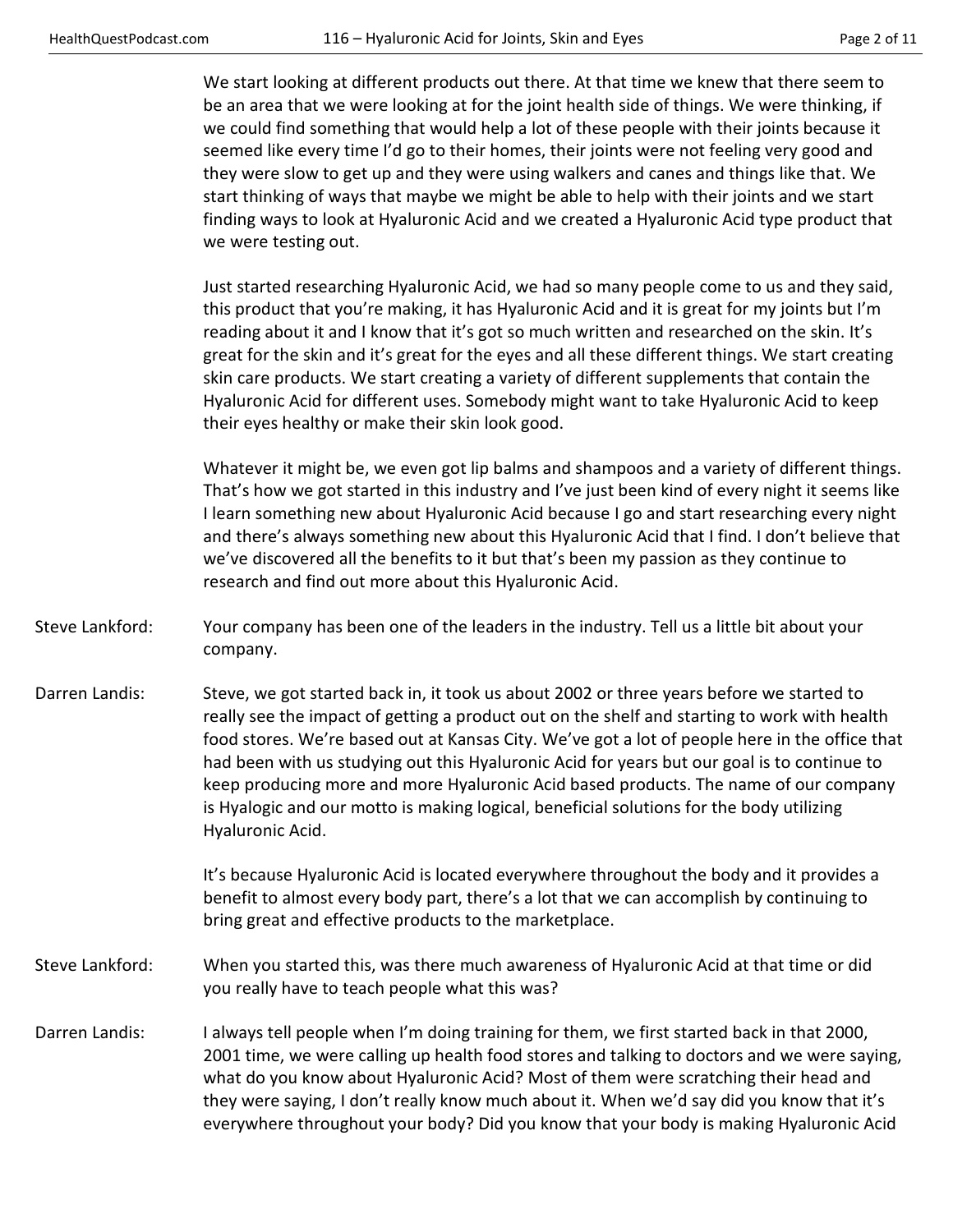right now and that the promise is we start to lose it as we got older? Everybody is like, no, I didn't know anything about that.

 We pretty much felt like we were pioneering new ground and teaching people about this Hyaluronic Acid molecule. I think if you still go out and talk to consumers and ask them what they know about Hyaluronic Acid, they're probably going to tell you, not a lot. Once you start to mention what it does for the body, they're like, okay, I get that, I understand that and then they basically say, if it's nature's moisturizer for the body, give me a whole bunch of it. I need it all. Where can I get this stuff?

 That's what we're finding out with the health food stores. They're getting more and more customers that are coming in and asking for Hyaluronic Acid based products because you're just seeing more and more research out there on it. Like with all good ingredients in the marketplace, it usually takes about 10 years for it to really gain the popularity that it does.

Steve Lankford: This is the history of all nutrients really if you go back to when it was first isolated, and first articulated, many of the companies that I interview here on our Podcast, they talk of decades-long research that leads up to the new wonder nutrient. A lot of hard work goes into something before it ever gets to the point where it becomes a product. Then from there, to teach people about it, this is what the nutritional industry has been about forever. It's looking for these innovative raw materials, these nutrients that have this benefit and then introducing them to the marketplace.

> It's what the natural products industry does best in my opinion and we're at an age where the science is there that we can look at and we'll explore some of that science about HA as we go forward in today's program. Let's talk about the role in human nutrition. What is HA and what is its role in human nutrition?

Darren Landis: Great question. We have so many people that say, what do you guys sell? We say, Hyaluronic Acid based products. They classified as an acid but it's close to neutral in pH. It's very compatible with the body if you apply it topically overall. What we're talking about is a molecule that is naturally occurring in the body. As we're sitting here talking right now, your body and my body were naturally putting together this Hyaluronic Acid molecule. We got these little factories in almost every little cell in our bodies that are sitting there working hard and making these little Hyaluronic Acid molecules.

> Now, again, our body produces it but there's a thing that were starting to see and a lot of the research were starting to show that as we age, for some reason these little factories just don't produce that Hyaluronic Acid like they used to. When we're not producing this Hyaluronic Acid which is considered nature's moisturizer for the body, it loves to bind the water in the body and it creates very thick viscous fluid gel for the body. It's almost located everywhere in the body.

> It's in the skin. It's inside of the eyes and inside of the joints and surrounding all of our cells in the body. This water-loving molecule that can bind up to a thousand times its own weight in water just hydrates the body overall but if we're not making enough of it as we age then we start to have a deficiency in the body. Then we start to get a little bit concerned because we're losing the moisturization for the body. We're looking for ways that we can help the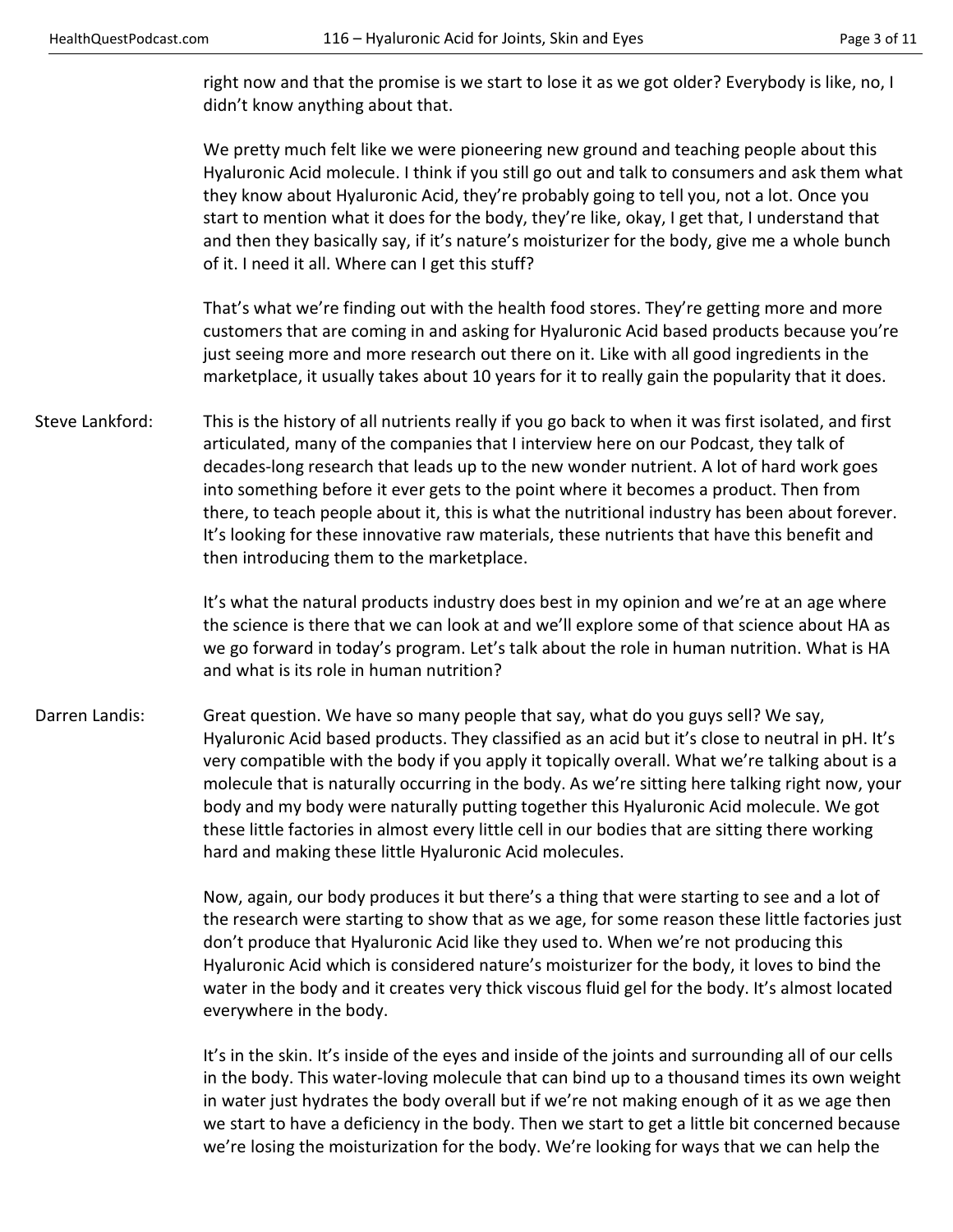body maintain healthy levels of HA, applying it topically in skin care products or taking it orally, that's basically the gist of this molecule overall.

 It's considered nature's moisturizer but I always tell people, it's a water thickener. It loves to thicken that syrupy water in our body so that it stabilizes and space fills and cushions the body overall.

- Steve Lankford: It sounds to me like it's a kind of a molecule that holds moisture in place. Like if you have an apple and you cut an apple and you let it sit, it starts to dry out. It loses its moisture, it shrinks up, it gets tougher and if you put it back in water, it rehydrates. Is that a good visualization of what Hyaluronic Acid does? Does it holds this water that makes things plump and fleshy?
- Darren Landis: Absolutely. I guess another good visual that you could think of is this molecule of HA simply looks like a little rope underneath the microscope. We actually call it a long-chain sugar polymer or long-chain sugar carbohydrate in the body. Our body naturally makes these little long-chained sugars. A lot of times, if I'm at a trade show, I'll drag a 20-foot long rope with me and I'll throw it out across the floor and show people this is what the molecule of Hyaluronic Acid looks like.

 It looks like this long chain rope-like molecule. They're scratching their head and they're thinking, okay, what's so important about that? I say, everybody agrees that HA can bind up to a thousand times its own weight in water more than any other molecule that we've seen out there in the human body. The way that it can grab to so much water as it takes on that long rope-like appearance. I always say, this rope is a visual of what this long-chain sugar molecule on our body looks like but I said, the long rope gives it enough room for binding the water.

 It can bind water all up and down that long rope and it just fully saturates that rope. Then I say, we're going to layer that rope back and forth and back and forth and like little threefoot sections on top of one another and now we've got water resting on top of more water on top of more water on top of more water. When those water molecules rest on top of one another, they Velcro to one another, they hang on for they're life. That's what creates the real thick, syrupy, gel fluid that's in throughout our body. The last I checked, you can't squeeze liquids, if you try and squeeze these thick syrupy liquids, they push back and they say, no way, you're not going to squeeze me.

 It's a great space filler and a shock absorber and a moisturizing agent for wherever it's at in the body. We know that it's throughout the whole body that it provides benefits.

- Steve Lankford: It does seem to be something that is ubiquitous in the body. We can perhaps extrapolate some of these benefits that we're seeing are existing in all of our issues but I know that there's been some clinical works and studies on some very specific body functions and structure using HA that have revealed some very interesting benefit. Give us an overview of some of those targeted areas.
- Darren Landis: Some of the areas we're seeing people looking at, they're coming into the store, talking to the nutritionist or they're looking for Hyaluronic Acid to benefit their joints. Also, now,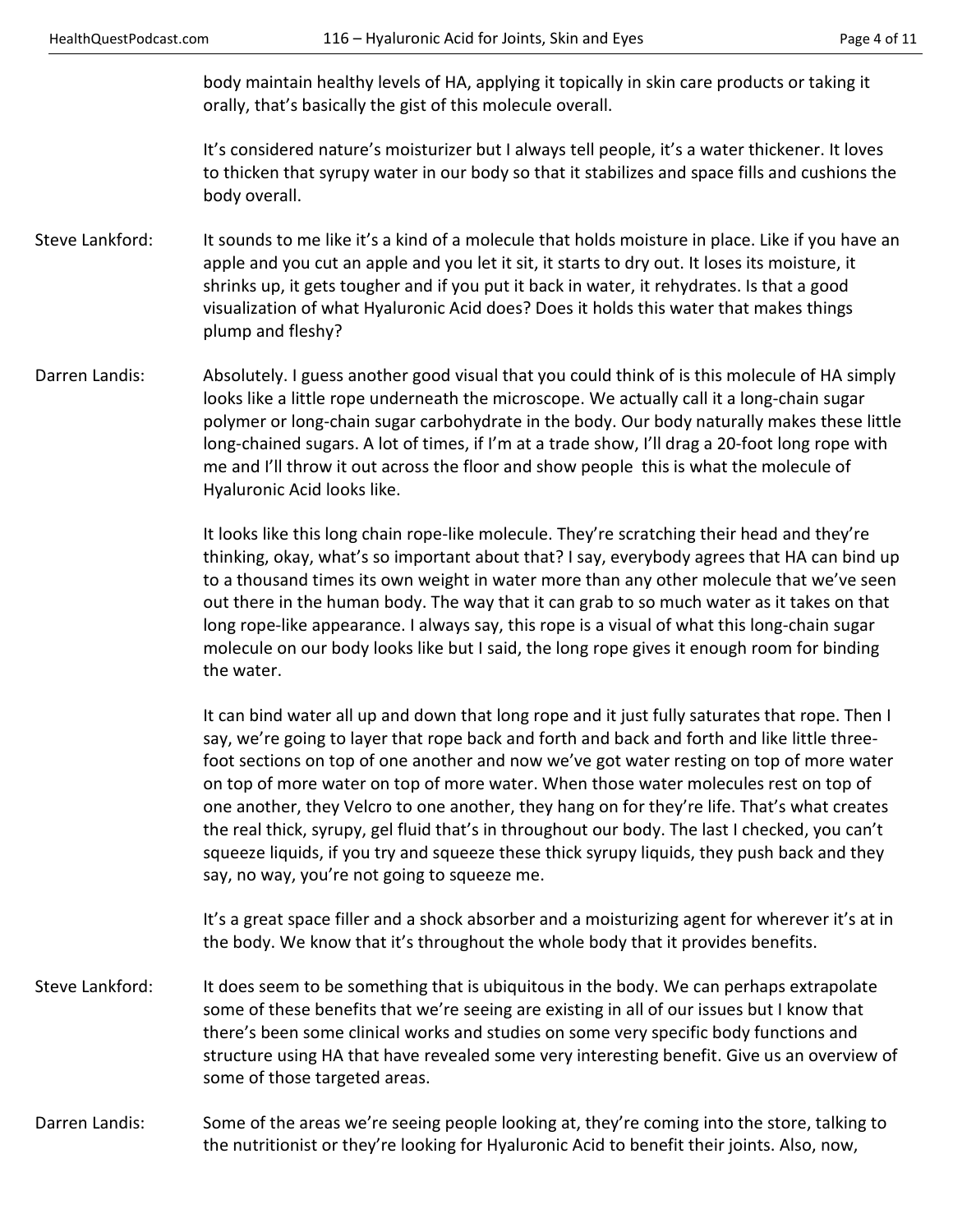they're starting to realize that this Hyaluronic Acid is the moisturizer for the skin. They're looking for topically applied products, skin-care type products. Then we're also seeing people say, this is that same thick gel fluid that is naturally occurring in my eye. I want to take HA to make my eyes healthy.

 The big areas are going to be the joints and the skin and the eyes. We talked about it being ubiquitous. It's throughout the whole body. You're starting to see a lot more interest in other parts of the body. Wherever it's at it provides moisturization, people are just getting excited about this HA.

- Steve Lankford: Is HA different than some of the other supplements that people might take for their joints or their skin? There are a lot of different things that people hear about but they don't always work in the same way. They have different properties. Where is it that HA is different from some of these other nutrients people might be more familiar with?
- Darren Landis: We're talking specifically for the joints. I think you've seen a lot of people. They get the concept that this HA is a water thickener and we got this syrupy, thick, watery fluid that's in our joints and we want to maintain that syrupy, thick fluid gel. It's the motor oil for our body. We want to keep it nice and healthy. We want to maintain the health of it. We want to keep it going. That cushioning gel fluid is composed primarily of Hyaluronic Acid and water and we call that fluid the synovial fluid, the lubricating fluid for the body.

 People say, I want to keep the motor oil on my joints. I want to keep my body lubricated and I'm looking for joint supplement that might be focusing in on maintaining healthy lubrication and healthy joint function. That's what HA does. A lot of other products work on different ways but HA is the motor oil or the lubricant for the joints. I think that's the reason why we're seeing more and more people look for a Hyaluronic Acid supplement.

- Steve Lankford: Well, it's a different type of nutrient. HA doesn't necessarily do what say, an antiinflammatory herb might do or some other approach. The way I picture this is that HA is one of the very important nutrient that does what HA does. Other nutrients do what they do but it's not the same thing. We might be able to get benefits for our joints, our skin, our eyes using additional nutrients but it's not the same benefit. The take away in my mind is that we look at all of the nutrients that provide unique benefits and HA being one can be part of a more comprehensive program that looks to support joints and skin and eyes. Is that a fair way to look at it?
- Darren Landis: Absolutely and I think the first thing that we want to do when we're looking at our joints and if we've got some concerns, first thing you want to do is do you have healthy lubrication? That's the key function I think that people need to look at first and I will say it's in almost all every joint structure in our body too, we're not just talking about those knee joints or those hip joints. You name it, there's other parts where this lubricating fluid is present.

Steve Lankford: Is it likely if somebody takes HA for their joint problems that that same product can reveal to them benefits in these other areas?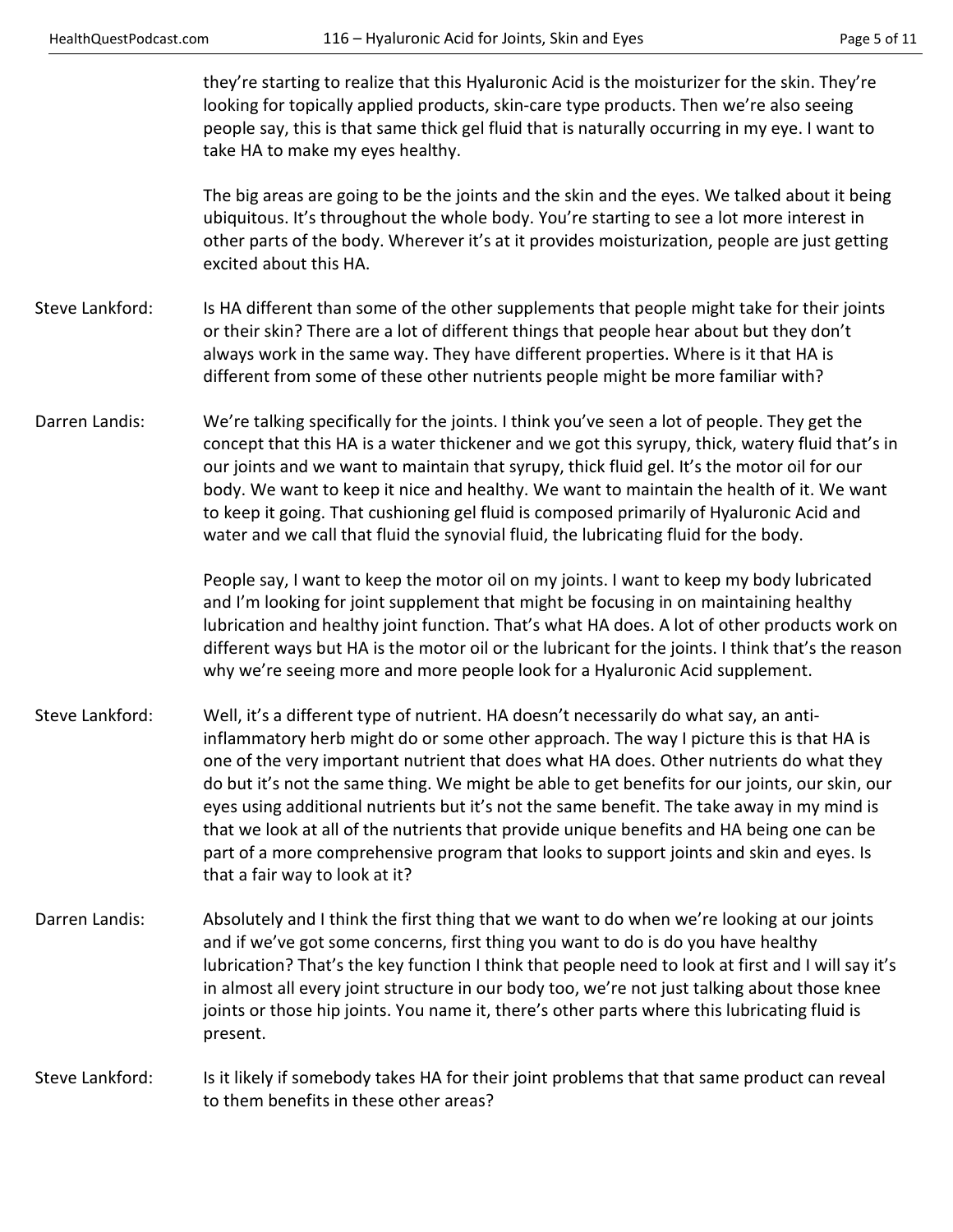| HealthQuestPodcast.com |  |
|------------------------|--|
|------------------------|--|

| Darren Landis:  | In the beginning, we were promoting Hyaluronic Acid specifically for the joints. We were<br>saying, hey, this is a great product to take to keep your joints healthy. We had people<br>coming to us and saying could this be making my skin hydrated and moisturized because my<br>skin feels really healthy. We're saying absolutely, Hyaluronic Acid is naturally present in<br>your skin. It's the space-filling, moisturizing sponge in your skin. How about my eyes? I feel<br>like my eyes are just in great shape now too. We said, could possibly be. That's how we<br>started creating different products because we started seeing the benefits of HA in other<br>parts of the body besides just the joints. |
|-----------------|------------------------------------------------------------------------------------------------------------------------------------------------------------------------------------------------------------------------------------------------------------------------------------------------------------------------------------------------------------------------------------------------------------------------------------------------------------------------------------------------------------------------------------------------------------------------------------------------------------------------------------------------------------------------------------------------------------------------|
| Steve Lankford: | What are some of the forms that HA come in as a supplement or a topical product, there<br>are various delivery forms?                                                                                                                                                                                                                                                                                                                                                                                                                                                                                                                                                                                                  |
| Darren Landis:  | Absolutely, there's a whole bunch of different delivery forms out there. Lots of good HA<br>product in the marketplace if you're going to take it orally you're going to see it in a capsule<br>form, a liquid form, maybe some type of a gummy bear type form of an HA product that<br>might be out there in the marketplace that you would take on a daily basis. That's the key<br>with all supplements is that you do want to take it on a daily basis if you want to get the<br>benefits of those products but on the skin care side, it's starting to range pretty widely.                                                                                                                                       |
|                 | It used to be that somebody said, hey, we can use it as a face cream, but now you got<br>shampoos and conditioners and lip balms and facial scrub. You got all kinds of skin serums<br>that contain Hyaluronic Acid, that moisturizing gel that you can apply topically and it's very<br>compatible with the skin. You got to think, there's a large amount of HA in our body that's<br>already present in our skin. We're just losing some of it as we age. When you apply<br>topically, people will always say, wow, that just feels really nice. Seems to go and moisturize<br>my skin very nicely. Those were the main areas that we're starting to see for this Hyaluronic<br>Acid.                               |
| Steve Lankford: | If somebody is using it as topical application, my wife uses it for example on her face and<br>she's really liked it over several years now how it makes her skin feel, should she also<br>consider taking it internally or does using it topically satisfy the body's need or do you need<br>to also then attack it by taking it internally so that it's coming from the inside out?                                                                                                                                                                                                                                                                                                                                  |
| Darren Landis:  | The big trend in the natural products industry is beauty from within. People are saying, hey,<br>I want to take supplements that are going to help keep my skin healthy. We're seeing a lot<br>more supplements that are being taken to keep their skin healthy. We see people taking<br>Hyaluronic Acid specifically just for keeping their skin healthy. A lot of people are coming in<br>and they'll say, we're using your skin care product. I want to keep my skin hydrated and<br>moisturized. Do you think I need to use one of your supplements?                                                                                                                                                               |
|                 | It's up to you. You could consider it. It's probably not a 100% necessary so they'll test it out<br>and some people come back and they'll say, I like taking it orally and applying it topically. I<br>feel like I'm doubling up and really benefiting my skin. Some people say, you know what, I'm<br>just taking it and applying it topically and it's working very well because it's just nature's<br>moisturizer for the skin.                                                                                                                                                                                                                                                                                     |
| Steve Lankford: | Yeah, just if you're just looking really for those external results that certainly could be a<br>reasonable application but for listening to what you say about it being throughout the body,                                                                                                                                                                                                                                                                                                                                                                                                                                                                                                                          |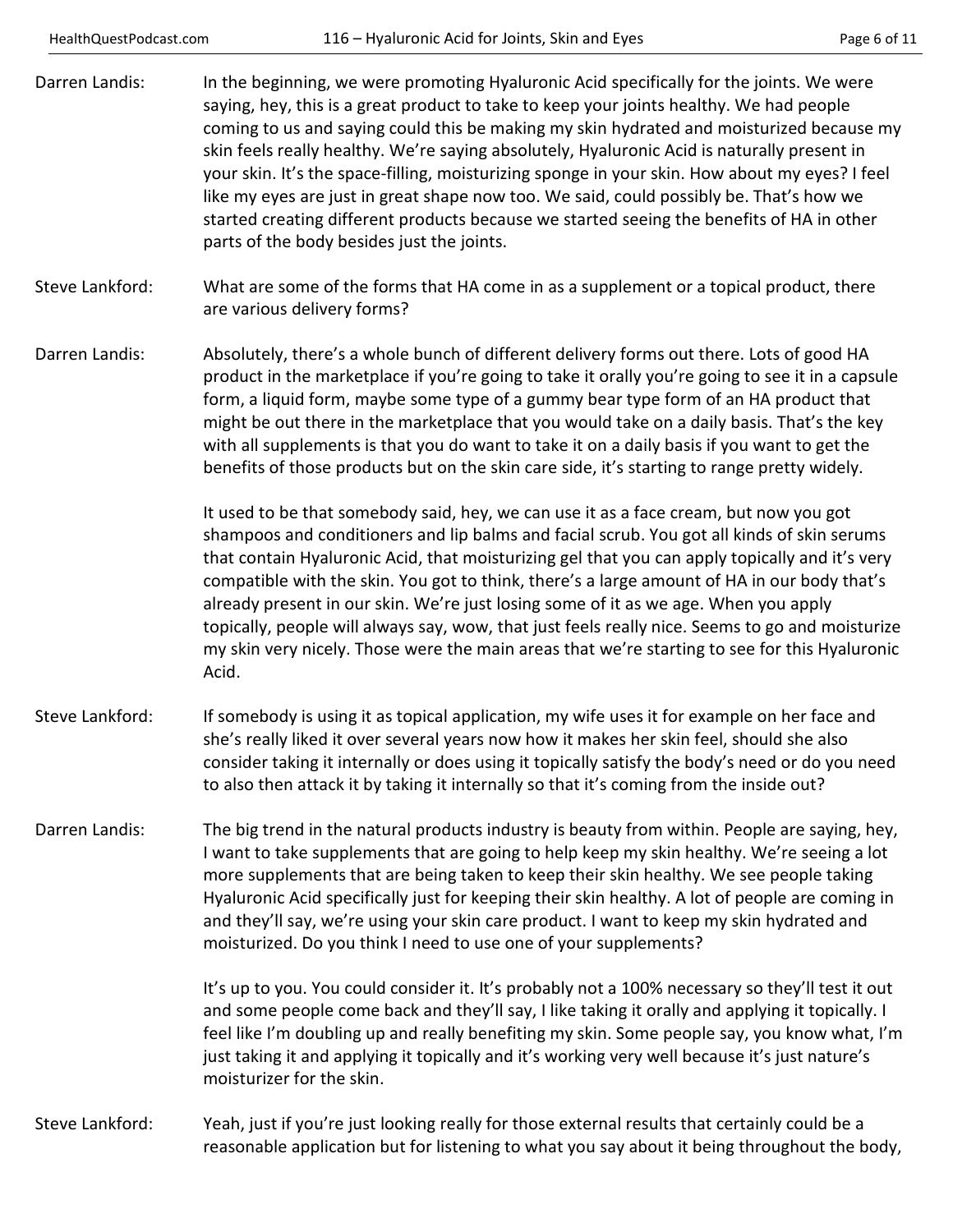I think the idea of taking it internally seems to also make good sense] helping your joints and so on. How long should somebody give it a try if they are using either the topical or the internal dosing, how long does it take for them to typically notice some results?

Darren Landis: I think it's been fair and it's something that we talked through at the company here. We said, hey, give it a shot, give it one bottle, try one bottle whether it would be one of our skin care products or whether our supplement product, try one bottle. If you don't feel like you are seeing results that you are looking for then go look for something else or try something else because HA is one of those moisturizing molecules for the body that you really should start to feel some moisturizing, hydrating benefits for the body within that first one month's supply.

> We never tell people to double up on buying a whole bunch of product and one bottle I think is fair. There are so many great products out in the marketplace.

- Steve Lankford: If one bottle is enough for people to be able to see some results, that's what we want people to get the idea that how was this helping them and is it helping them in a noticeable way? We certainly want them to take the recommended product in the recommended dose for the recommended length of time, that's how they're going to know. Have there been clinical studies with HA?
- Darren Landis: There's been a lot of research, just go do a search online for Hyaluronic Acid or sometimes people just simply put in HA and hopefully that will come up because that's how people say Hyaluronic, they just shorten it and say, HA but if you do just a search online, you're going to find a ton of research out there and information. You got to remember, we talked about this molecule being ubiquitous. It's throughout our whole body. Because it's everywhere throughout the body, it affects a lot of different parts of the body.

 There's research for keeping healthy body function for your skin and for your eyes and for your joints and for your circulatory system and your nervous system and all these different things that are out there how does HA can provide benefit to the body.

- Steve Lankford: Now, your HA is described as high molecular weight in the literature that I've got. Why is that important? Does it suggest that there are other forms of Hyaluronic Acid that are not high molecular weight and does that make a difference?
- Darren Landis: We do know that there's a variety of different high molecular weight, low molecular weight, medium molecular weight molecules of HA out there in the market. It's always been our belief just from what we've read and studied out and looked out that a high molecular weight molecule was more beneficial to the body overall. Let me just explain what we mean by that just to break it down in the simplistic terms. Let's say we take a 20-foot long rope that I was telling you about. I lay that out across the floor.

 Boy, it's got a lot of room for grabbing on to that water. I would consider that 20-foot rope being a high molecular weight molecule. Let's say, we bring out the scissors and we cut that 20-foot rope into little two and three-foot rope sections. Those smaller rope sections would be considered low molecular weight. Guess what, they can't bind as much water and they can't layer as much and they can't create as much of a thick, syrupy, gel solution for the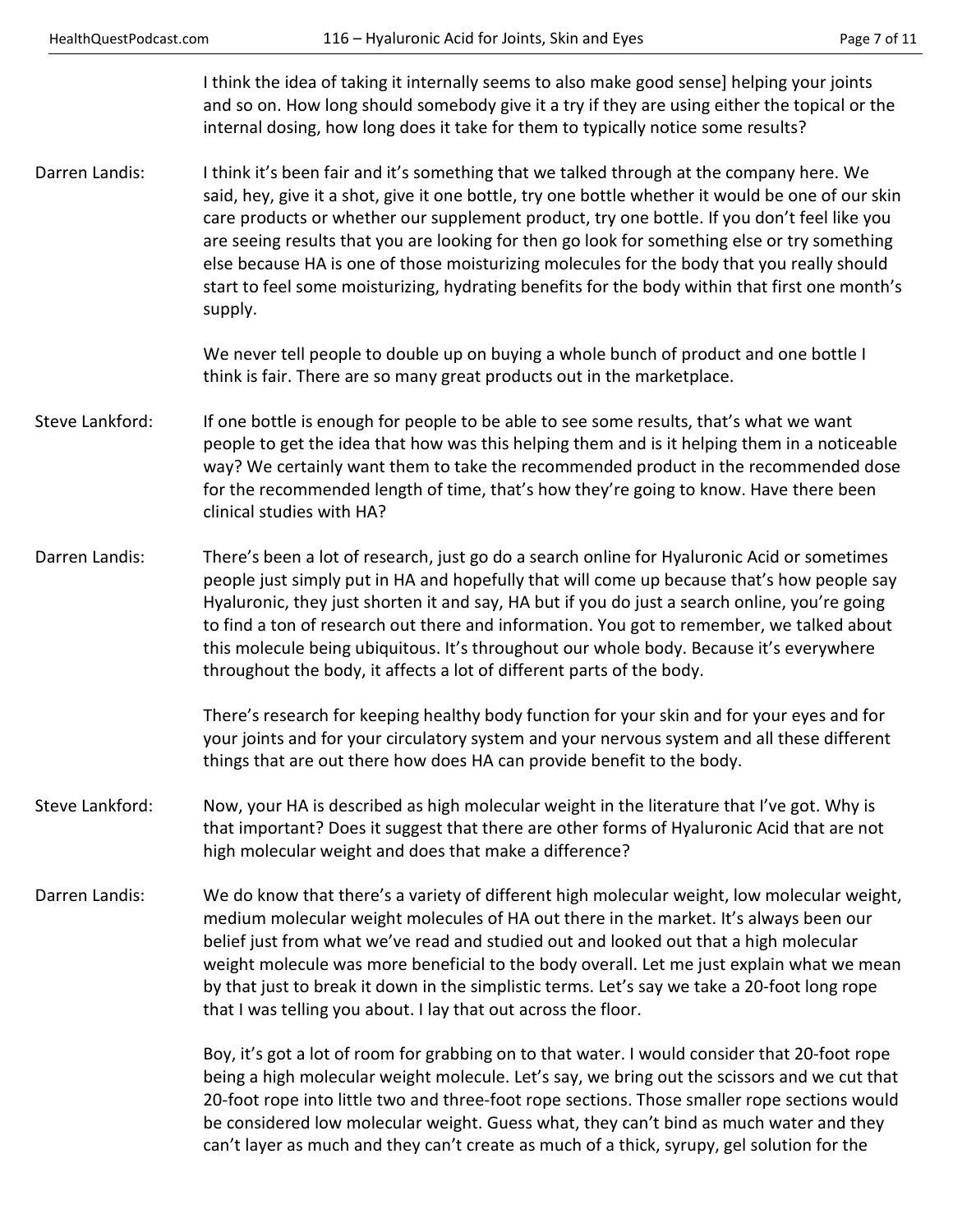body. In our belief and the research that we look at, that high molecular weight is the molecule that's most beneficial to the body.

 The larger the rope, the more water binding the more cushioning, the more hydrating that we feel it offers to the body. That's why we've always looked at, let's try and use that high molecular weight in everything that we do and let's watch and make sure that in all of our formulas that we keep it high molecular weight that we make sure that protect that molecule right inside of a cream, inside of a liquid supplement or whatever it might be that it stays high molecular weight.

Steve Lankford: You also suggested that HA is good for people's pet. Describe the benefits for pets as well. What kinds of products do you have?

Darren Landis: We make primarily one product line. It's for the feline, canine and equine so they're cats, dogs and horses and it's a joint supplement line. We know that animals obviously need help with keeping their joints healthy and a lot of people came to us and they said, we've been given this glucosamine. We've been doing this and this and this but we're not sure if it's working or we're looking for maybe something new. We started to introduce the Hyaluronic Acid in a liquid supplement form for animals. We start testing it. We started watching these animals.

> Animals are pretty good. If they're feeling better, they're going to show you that they're feeling better. We are really encouraged with the benefits or the results of what we were seeing with animals using Hyaluronic Acid. I mean these dogs were moving around very freely and comfortably and some of our customers even said, it looks like their coat is more hydrated and shinier than it has been before. You're seeing a lot of people looking for Hyaluronic Acid and a joint supplement for dogs now.

> I think we mentioned earlier that sometimes we're seeing, takes a good number of years for the product to reach the marketplace where people start to recognize it, that's what we're seeing with this Hyaluronic Acid. It's come through the animal side a little bit, went through the horse side quite a bit. Almost everybody who owns a horse has understanding of Hyaluronic Acid. They're very knowledgeable. Now, you're starting to see it come through the small animal side, the dog and cat side but it's been really prominent on the human side.

> You're seeing more and more people. Glucosamine has been pretty good but I'm looking for something that might even be a little bit better. We're finding that people really like Hyaluronic Acid.

Steve Lankford: Yes. It's different than Glucosamine. That speaks to my previous point that if Glucosamine has helped you terrific that's what we all want but if it hasn't been fully beneficial, if you still have other issues, it may be the Hyaluronic Acid that you're missing. Certainly as we all age which is when we start to feel more and more of these problems, our skin isn't as elastic and hydrated as it used to be. My wife, I'd used her as an example. She has joint issues and she has concern about her skin. As she gets older, she wants to keep it supple and soft and hydrated. She's been using the Hyaluronic Acid for them.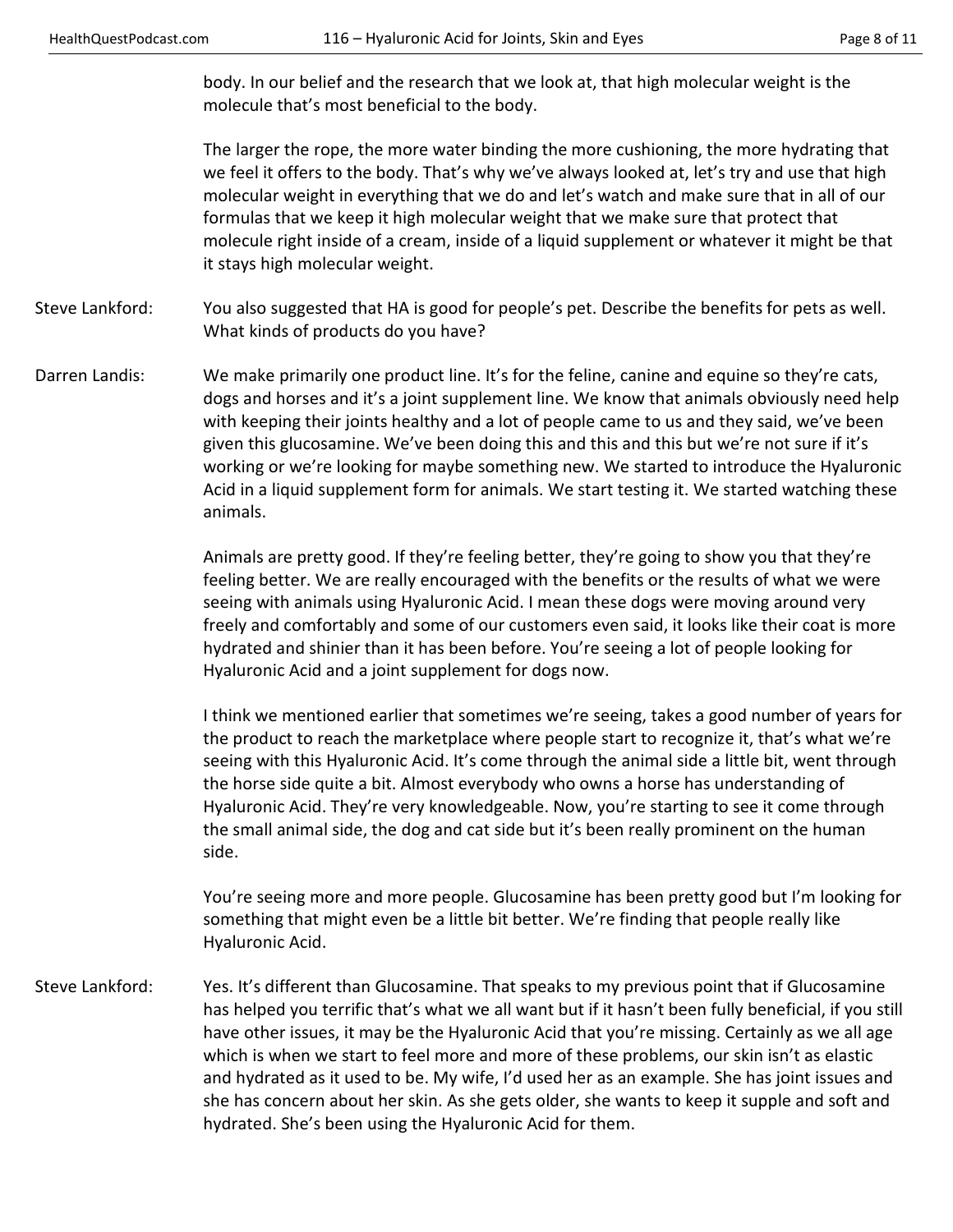The ones that are applied topically and she also takes it internally along with her Glucosamine. She's added that as an adjunct to her tissue support. Certainly, I've seen it in my own family and I've known a lot of people who have used the HA and it is continuing to emerge as an important product. Are there any contraindications or warnings for anybody who maybe on a medication or has a particular health condition, anybody that should be careful about trying HA?

Darren Landis: The FDA has got some nice forms out now that you could fill out online and you can take them to your doctor and you can show him all the different supplements that you are taking. We've not noted that there's any supplements or any contraindications with medications or with any other vitamins and supplements we're taking HA. Why, because it's naturally occurring in the body. If you take it as a vitamin or a supplement or if you use it as skin care product, the body basically says, wait a minute, I recognize you. You're pretty much all over throughout the body.

> It doesn't sense it as some type of a foreign substance that you're putting into the body but it's always been our recommendation that you do document, you do write down what you're taking and that you do let your doctor do that because there are times where there are some vitamins and supplements you're taking that might not be appropriate for your particular health status overall. We haven't noted anything that the people need to be concerned about.

- Steve Lankford: Well, I think your point is very important. If you are under a doctor's care. If you are taking any medications, talk to your doctor about any changes that you want to make. Make sure that the products you're interested in are compatible with your health and any treatments that you're under. It only makes good sense to work with your primary care provider so that you make sure that you're getting the best of all possible outcomes, your medical, your prescriptions, your supplements, your lifestyle, all of that is important. It all works together to create a better state of health and so we encourage people to do that. That just makes the best sense.
- Darren Landis: Well, I think that make sense too because if you look at the trends and the statistics out there, they talk about, I think it might be somewhere in the 60 and 70 percent range of people that are taking vitamins and supplements and using skin care type products on a regular basis. It might be even higher than that. It might be multiple vitamins and supplements that you're taking along with different medications. It's always good to keep track of all that and to make sure that you keep that organized and that your doctor knows about it.
- Steve Lankford: Yes and it's important for people to become informed about their own health. Often time people just don't ask enough questions and they don't understand what is this nutrient doing for me? What is that care providing me? The more you know about your health and your conditions and what you're dealing with, the more able you are to put together a nutritional program that works. That's what we're all about here. We think it's important to know what the nutrients are that have been scientifically validated and how to use them and what to expect.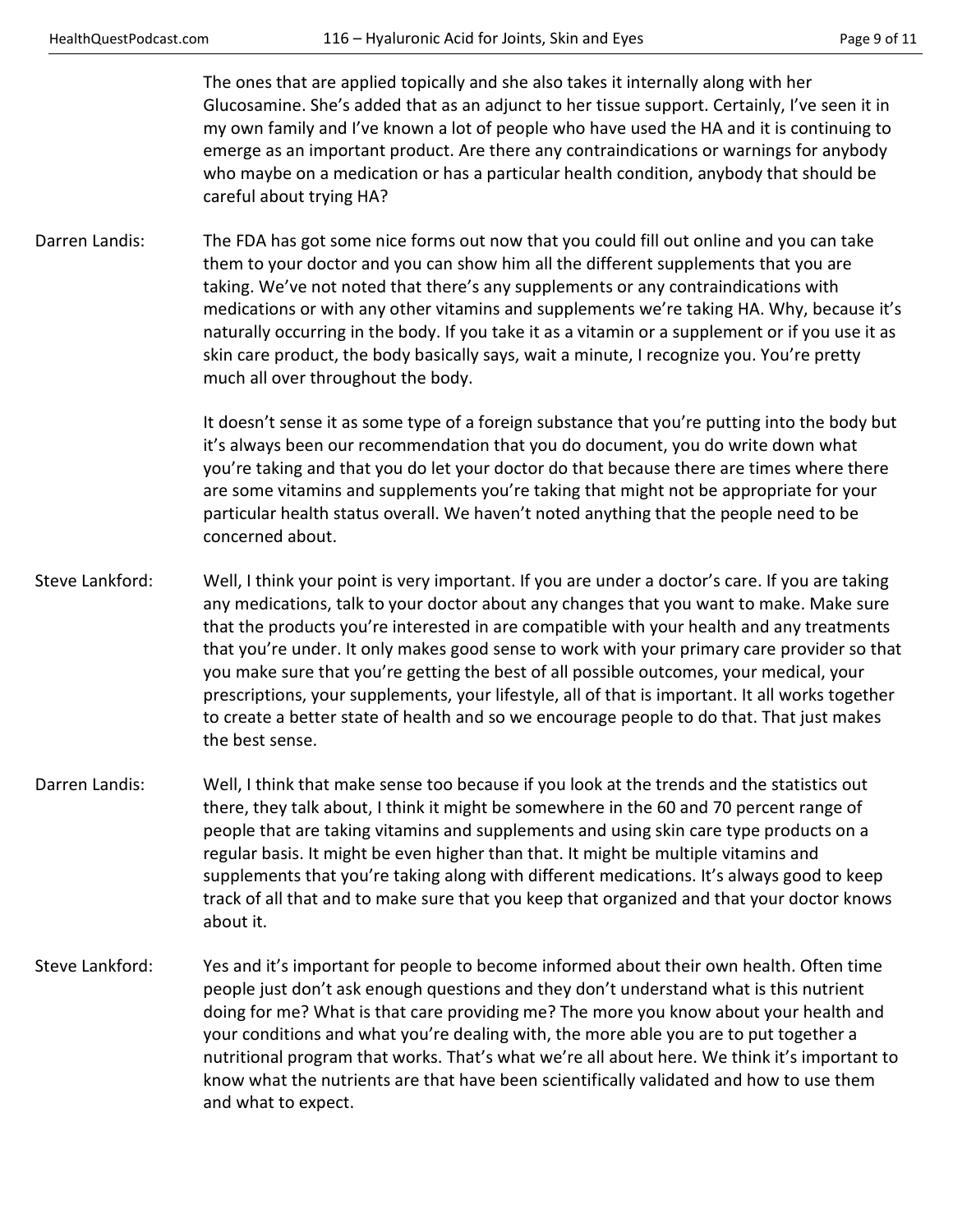That's what we're trying to bring to our listeners here on Health Quest. Certainly, you've done a good job today to introduce us to this very novel and interesting nutrient, Hyaluronic Acid. We're getting near the end of our time now Darren and I'd like to give you the last word, is there anything that we didn't cover today that you want to make sure that our listeners hear?

Darren Landis: I think we can break it down into some real simplistic things. I always recommended people to go do their own research that they might hear from somebody on a radio show or listen to a lecture but I always tell people do your own research. Go out and look for yourself, to see what's out there. I'm confident that you're going to find a lot of good information out on the internet and in your library and different places even talk to your healthcare practitioner. You would just say, what do you know about HA and ask around. I think you're going to find a lot of the stuff that we talked about today is scientifically backed up with a lot of research and information out there.

> HA is the motor oil or the cushioning gel for our joints. As for the skin, we want to rehydrate that raisin and take it back to a grape because that's essentially what happens, we lose this moisturizing space filling gel for the skin and our skin starts to take on that wrinkled, sagging appearance. We want to rehydrate that skin back to that grape and that's what this HA does.

- Steve Lankford: Certainly, that's what my wife is using it for and I have to say, I'm pleased with her results. She has soft skin and I love to touch. It's working for her. We can certainly recommend that people try it. As far as we know, it's not harmful, it's not incompatible with other things that they may be doing and it provides benefits in an area that are observable. I think that's so important. Sometimes we don't know how well something is working but in the case of your joints, you can feel it. In the case of your skin, you can see it and feel it. There are important indicators for you as well. Does your company have a website that consumers can look to?
- Darren Landis: We do. It's Hyalogic.com, www.hyalogic.com. One of the things that I always recommend is go visit your local health food store, walk in, pick up some products, look around, ask the staff inside of the store, what do you guys know about these different products? What do you know about Hyaluronic Acid because you've got a lot of knowledgeable staff at these health food stores that understand and they can really help you to decide which product to choose from.
- Steve Lankford: That is where you'll find the educated and interested store owners is at the independent natural health food stores and certainly we support their efforts because they are the ones that take a real personal interest in understanding the nutrients and the differences and which ones are good and how to put together a nutritional program. That's a very important service and we endorse that as well. We are strong proponents of the independent natural products retailer. As gatekeepers, they know the good products and they know what to recommend.

 I endorse what you just said about finding that out. Darren, it's been most interesting. I know there's a lot more to talk about in terms of how these things can be used and perhaps